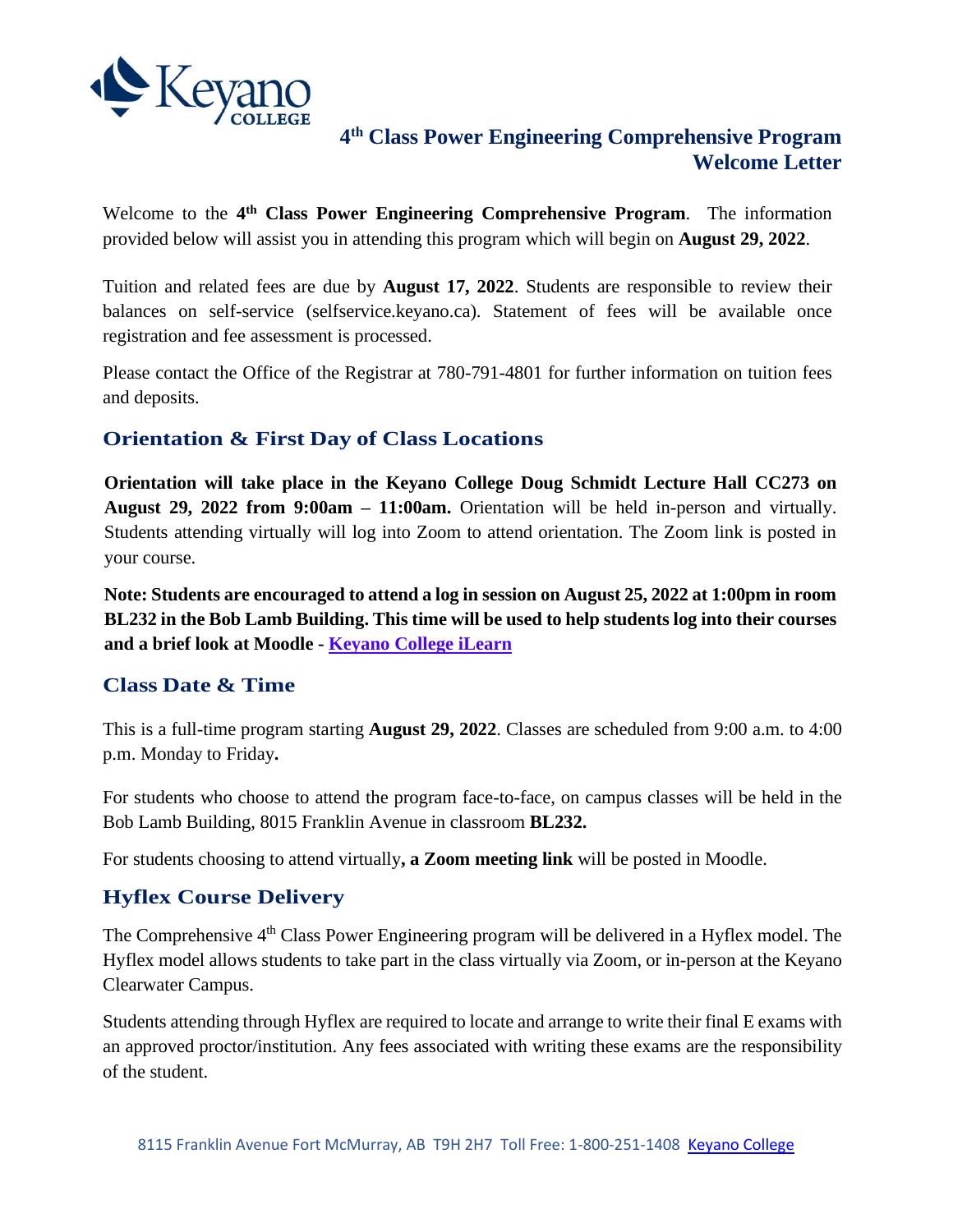

# **4 th Class Power Engineering Comprehensive Program Welcome Letter**

## **Moodle/iLearn**

Moodle, Keyano's Learning Management system, contains course content such as videos, quizzes and assignments that you can access anywhere and anytime. Login to Keyano's iLearn site at [Keyano College iLearn](https://ilearn.keyano.ca/) using your Keyano email address and password. The courses will be available on iLearn by the course start date.

#### **Online Registration through SelfService.Keyano.ca**

Please see [Course Registration -](https://www.keyano.ca/en/programs-and-courses/course-registration.aspx) Keyano College for information on how to register for your classes on Self-Service. Self-Service also allows you to print a copy of your schedule, fee statement, unofficial transcripts, and T2202A form.

## **Books and Materials**

The Keyano Bookstore will have the Power Engineering packages available. Please familiarize yourself with the books prior to class.

| <b>Book Set</b>                                        | <b>Price</b> |
|--------------------------------------------------------|--------------|
| $4th Class Textbooks Part A - Edition 3.5$             | \$604.00     |
| $4th Class Textbook Part B - Edition 3.5$              | \$604.00     |
| Academic Supplement                                    | \$69.00      |
| ASME Boiler & Pressure 2018 Volume 1                   | \$300.00     |
| Boiler, Pressure Vessel, and Pressure Piping Code Book | \$229.00     |
| <b>Mechanical Refrigeration Code</b>                   | \$229.00     |
| *Prices are subject to change without prior notice*    |              |

## **Health & Dental**

Keyano College has a Health and Dental policy that is mandatory for all students. If you already have coverage, you may opt out online at [Health and Dental Benefits -](https://www.keyano.ca/en/student-services/health-and-dental-benefits.aspx) Keyano College Last day to opt out is **September 14, 2022**.

## **Parking**

Parking at Keyano College is available at several lots around the Clearwater Campus and at the Suncor Energy Industrial Campus. General parking is \$2 per day.